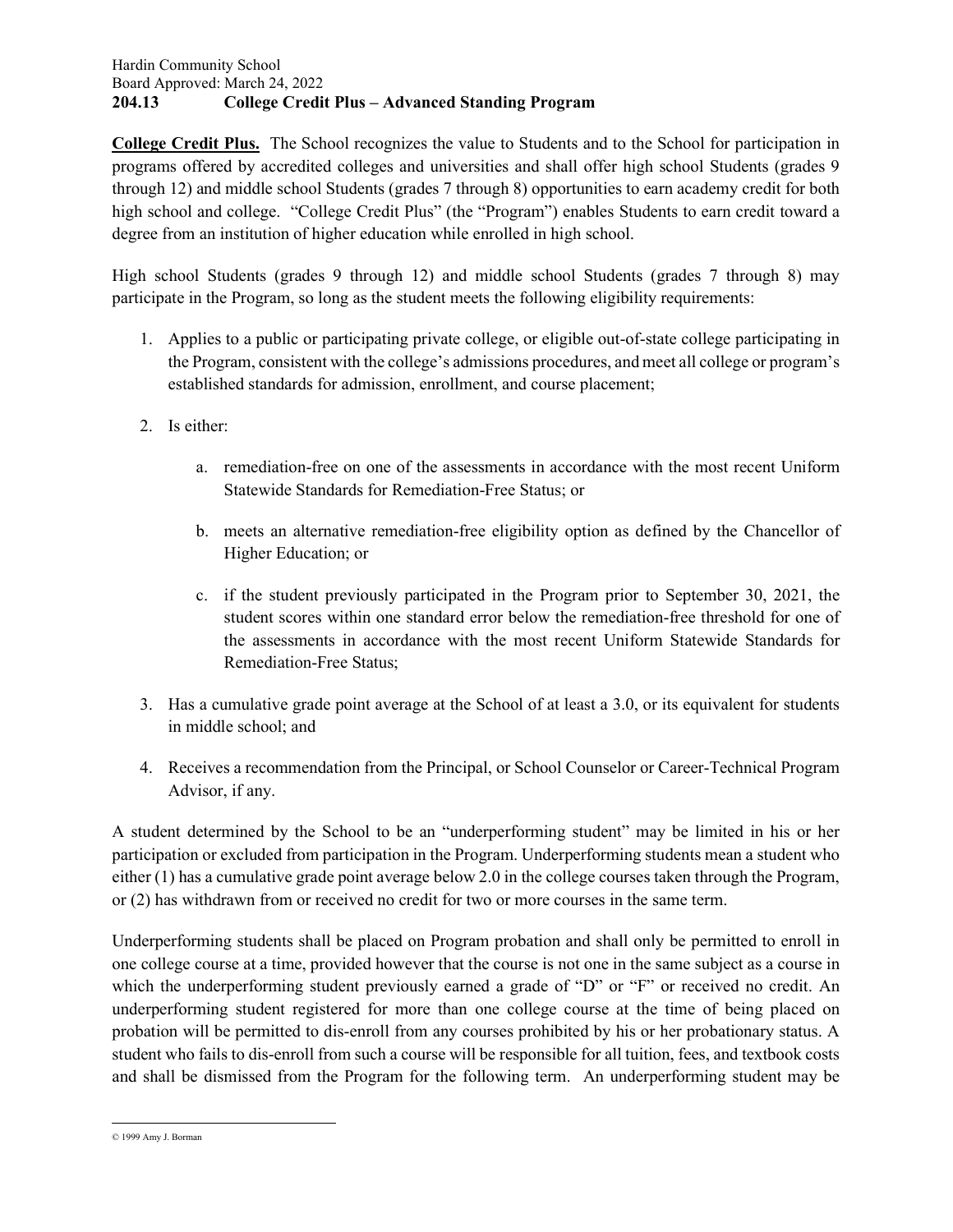Board Approved: March 24, 2022

removed from Program probation and permitted to participate in the Program without restrictions if he or she achieves a cumulative grade point average of 2.0 or better. If a student on Program probation does not raise his or her cumulative grade point average to a 2.0 or higher, the School shall dismiss the student from the Program for the following term. A student who has been dismissed from the Program shall dis-enroll from any additional Program courses, or shall be responsible for all tuition, fees, and textbook costs and shall be dismissed from the Program for an additional term. The School will promptly notify the student, his or her parent, and all relevant institutions of higher education of the student's status as underperforming and his or her probation or dismissal from the Program. A student dismissed from the Program or prohibited from taking a particular Program course may appeal the School's decision to the Governing Authority, which shall consider any extenuating circumstances separate from academic performance that may have affected the student's Program performance. Appealing student's must request an appeal within five (5) business days of the notice of probation or dismissal and the Governing Authority shall issue a decision on the student's appeal within ten (10) business days of the appeal. The decision of the Governing Authority shall be final.

A student dismissed from the Program shall be permitted to return to the Program  $\Box$  on probation OR  $\Box$ without restrictions [check one] if the student has demonstrated adequate academic achievement or progress to the satisfaction of the Principal or his or her designee. Academic progress includes improved course grades, an increased grade point average, academic advancement as demonstrated by teacher feedback, a review of the student's entire high school and college academic record, and any other academic progress factor deemed pertinent by the Principal or his or her designee. Failure to make adequate academic progress will result in an extension of the student's dismissal from the Program.

A Student participating in the Program shall elect one of two basic tracks: Option A – Elect to receive only college credit, in which case the cost of attending the college courses is borne entirely by the Student and his/her Parent; or, Option B – Elect to receive both college and high school credit, in which case the Student and his/her Parent may elect for participation to either (1) be subsidized by direct payments to the college out of the School's foundation funds or (2) be borne entirely by the Student and his/her Parent(s). If the School provides its own transportation to students, reimbursement for transportation costs may be available.

Prior to participating in the Program, a Student shall be provided with specific information and counseling designed to make the Student aware of the possible risks and benefits of the Program. The School shall provide information on the program to Students in the grades prior to the years of eligibility on or before February 1, at minimum, through a notice provided to Students annually (see Appendix 204.13-B). All communications sent to Students and Parent(s) related to academic planning shall include information on the Program. Information shall also be made available on the School's website. The School shall hold at least one informational session per year in conjunction with each participating college within a thirty (30) mile radius of the School. If no participating colleges are within a thirty (30) mile radius, the School shall partner with the closest participating college to offer an informational session. This informational session must occur between October 1 and February 15. The School may coordinate with other schools in the area to hold informational sessions.

A Student wishing to participate in the Program shall give notice to the School between February 15 and April 1. If notice is received after April 1, the Student must obtain the written consent of the Principal in order to participate. If the Principal refuses to give written consent, the Student may appeal the Principal's decision to the School's Board of Directors or its designee. All appeals must be filed within fourteen (14) days of the Principal's decision. The Board of Directors shall hold a hearing and make a final decision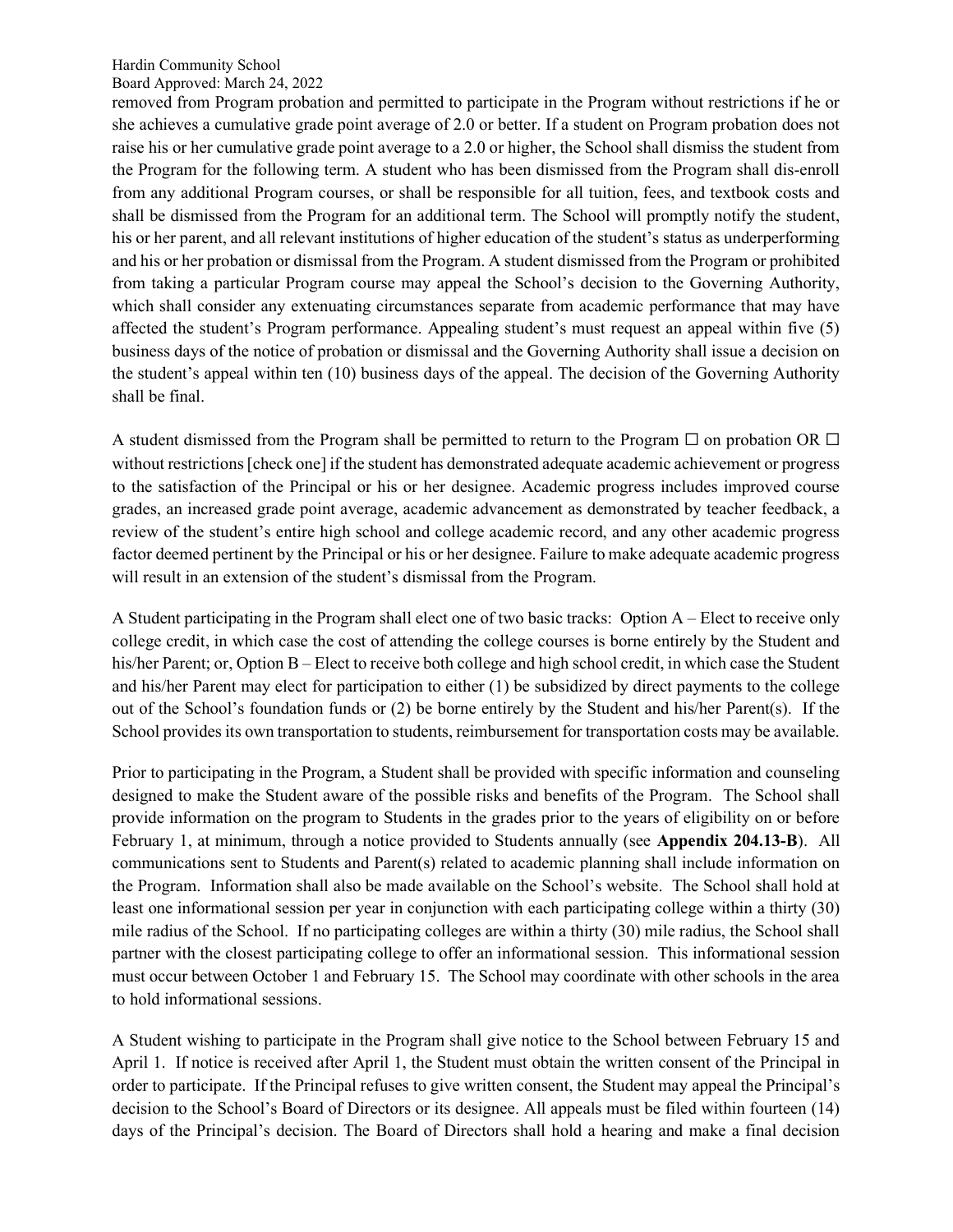Board Approved: March 24, 2022

regarding the student's participation in the Program within thirty (30) days of receiving the student's notice of appeal. The Board's decision to either grant or deny the student's request to participate in the Program shall be final. Students wishing to participate in the Program during the summer term must also comply with the April 1 deadline for notice, but are strongly encouraged to give notice to the School in February in order to improve chances of meeting summer registration timelines.

Before actually enrolling, the Student and his/her Parent shall sign a form stating (1) that they have received the required counseling from the School; (2) that they understand the responsibilities they must assume under the program; and (3) that the School provided them with following information:

- 1. Program eligibility;
- 2. The credit awarding process and maximum credit requirements;
- 3. Financial responsibilities, if any;
- 4. Transportation and parking responsibilities;
- 5. Academic support services;
- 6. Course scheduling;
- 7. Student participation options, including opportunities to participate during the summer term and deadlines pertinent to participation;
- 8. The designated point of contact at the School who is available for questions regarding the Program; and
- 9. Any other possible benefits and consequences of participation in the Program.

The School shall notify each Student participating in the Program of the total number of college credits he/she may earn in an academic year through the Program prior to the date the Student registers for a course or courses in a term at an enrolling college. Students will only be awarded high school or college credit for those college courses in which the student receives a grade "C" or better.

Upon receipt of a pre-term notice from an enrolling college specifying the admission of a Student and courses and credit hours for which the Student is registered, the School shall verify (1) that the Student is not taking more than thirty (30) college credit hours during an academic year, which shall begin with the summer term, and (2) that the Student has not exceeded one hundred twenty (120) college credit hours total through the Program. In the event that the number of credits conferred by a college course partially exceeds the maximum number of allowable credits, then the whole course shall be considered to exceed the maximum allowable credits. This review shall be based upon a review of all pre-term notices received for the Student. If a Student has exceeded the maximum number of allowable credits permitted by law, the School shall promptly notify the Student and give the Student the option of (a) adjusting his/her schedule to comply with the maximum allowable credit requirement or (b) self-paying for those credits above the maximum permitted by the Program.

Participating Students must enroll in any non-remedial and nonsectarian courses, so long as the courses apply to a degree or professional certificate. Students must be assessed using the same standard of achievement and held to the same grading standard as non-Program Students enrolled in the college course. The School shall ensure that enrollment in the college course with an end-of-course exam does not circumvent the Student's obligation to sit for any required end-of-course examinations.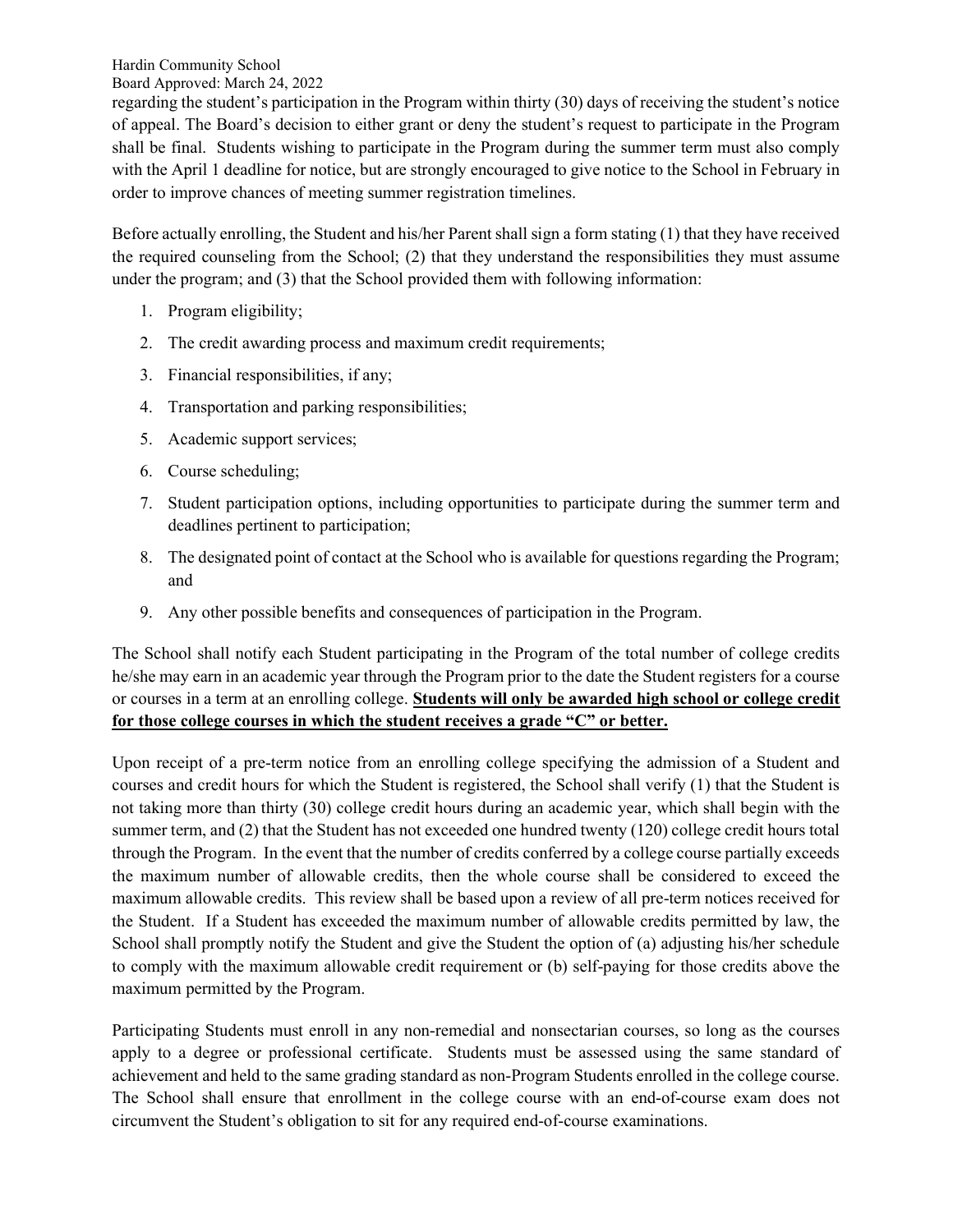#### Hardin Community School Board Approved: March 24, 2022

The courses offered in the Program shall be the same courses that are included in the participating college's regular course catalogue. High school credit for college courses taken under the Program shall be granted by the School. If a course comparable to one completed at a college is offered by the School, the School shall give comparable credit. If there is no comparable credit offered by the School, the School shall grant an appropriate number of "elective" credits. If there is a dispute as to what constitutes "comparable credit" or "appropriate credit" then the Student may appeal the School's determination to the State Board of Education, the decision of which shall be final.

The School, in coordination with a participating college or university, may elect to provide Program courses at the School under the instructor of a qualified high school teacher. Such a course must follow the same college course syllabus, use the same textbook and other course materials, aspire to achieve the same course objectives and learning outcomes, and assess Students using the same methods as the corresponding college course delivered on a college campus. Students who are not enrolled in a college through the Program, but nonetheless are enrolled in a Program course at the School, shall be held to the same academic standards as those Students enrolled in the Program, but shall not receive college credit for the course. The School shall provide written notice to such Students and those Students' Parent(s) stating that the Student is not earning college credit and that the course would likely need to be repeated upon enrollment in any post-secondary institution.

All high school teachers providing college instruction through the Program at the School must meet the qualifications to be an instructor as set forth by the Chancellor of the Ohio Department of Higher Education. If the School elects to offer colleges courses at the School, the coordinating college or university must offer such teachers at least one three-hour professional development session per academic year and must conduct at least one full-period classroom observation of each Program course taught by each high school teacher during the first academic year the teacher instructs that course, and alternating academic years thereafter. Any observer must provide the School's Principal with at least twenty-four (24) hours' advance written notice of each observation.

In coordination with at least one participating college, the School shall designate various course "pathways" which, amongst other things, may be based on major, career path, or core coursework. Pathways must provide Students with the opportunity to either earn fifteen (15) credits or thirty (30) credits. Pathways are merely guidance for Students as to the possible course of study that a Student may elect to pursue; however, Students are not precluded from participating in courses outside of any pathway. Pathways shall be included in the School's designated course offering book for Student reference.

Student participation in the Program is based solely on the participating college's established placement standards for college-level courses for which credit is awarded. A 7th, 8th, or 9th grade Student seeking high school credit may not participate in the program for more than the equivalent of four academic school years. Likewise, 10th, 11th, and 12th grade Students seeking high school credit may not participate for more than the equivalent of three, two, or one academic school year(s), respectively.

Students may participate in the Program during a summer term, unless the summer term begins during the Student's last quarter of high school or after the Student's anticipated high school graduation date. The Parent(s) of any Student electing to take summer courses through the Program shall be solely responsible for transportation to and from Program courses. Earned credit for summer courses shall be included on the Student's transcript for the coming school year.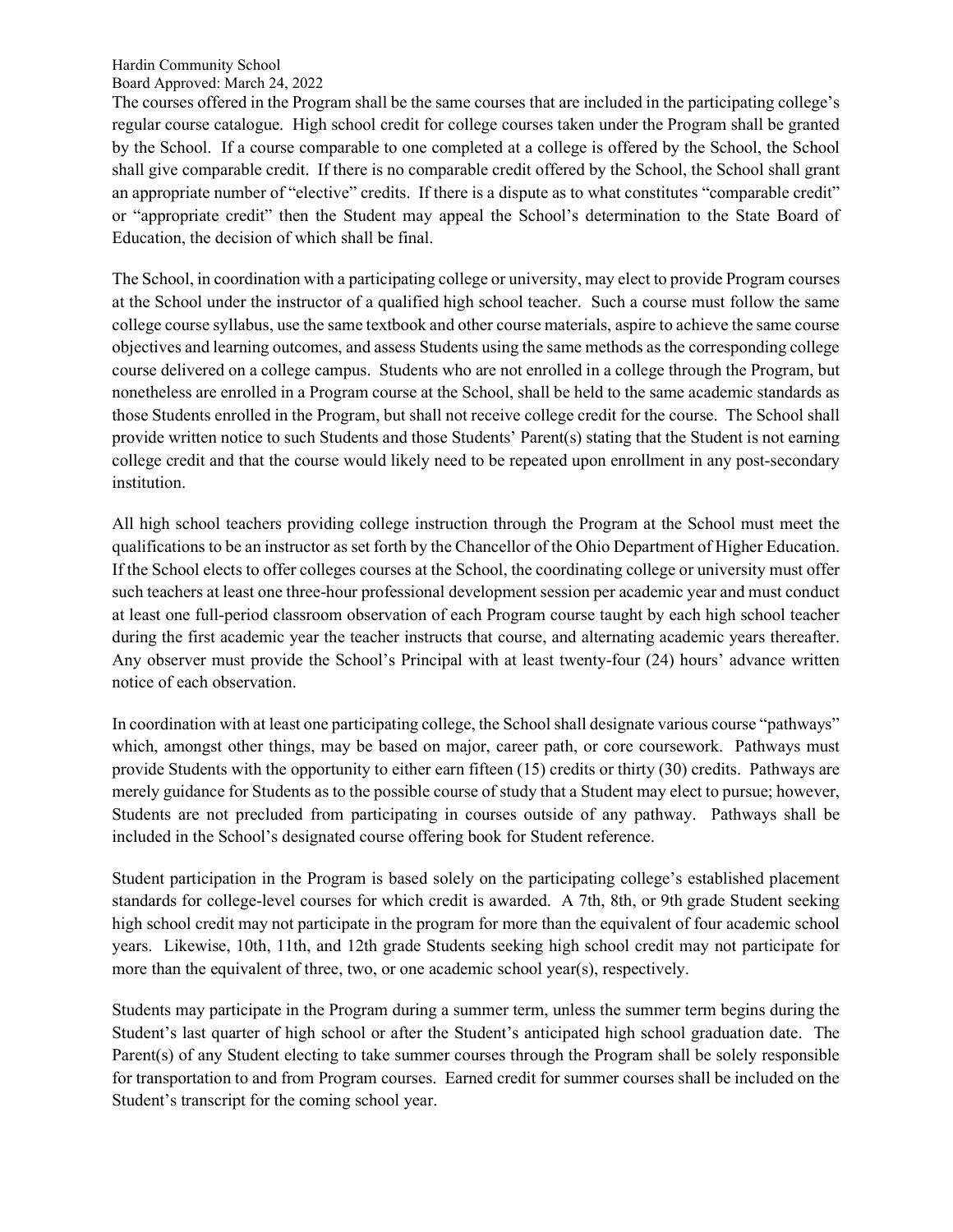Board Approved: March 24, 2022

Students wishing to take college courses at their own expense, and outside of regular school hours, may do so without participating in the Program. The School shall only recognize college course work that is successfully completed by a Student though the Program in full compliance with all Program requirements and restrictions, and it shall count such completion toward graduation and subject area requirements. Student records shall indicate the successful completion of any college courses taken and include the name of the college at which the credits were earned. Grades earned from the college will be averaged into each Student's high school and college grade point average. Students participating in the Program will receive the same preferential weighting in calculating their grade point average as those Students who participate in other Advanced Standing Programs (e.g., Advanced Placement courses, International Baccalaureate courses, etc.).

If the Student receives a failing grade in any college course while participating in the Program, the Student and his or her Parent(s) may be held responsible to reimburse the amount of state funds paid to the college on the Student's behalf. A Student who receives a failing grade may have grades and credits withheld by the School until such reimbursement occurs. However, the School shall not seek reimbursement from any participating Student who is economically disadvantaged.

The expulsion of a Student from the School may cause the Student to lose the privileges and benefits of the Program. Students who have been expelled from the School may not apply for college enrollment under the Program during the period of expulsion. With respect to Students already enrolled in college at the time of the expulsion, the Board shall deny such Student's high school credit earned in the Program during expulsion. Accordingly, the Board shall send written notice of the expulsion to the college at the time the expulsion is imposed and shall indicate that the School has adopted a policy denying high school credit for Program courses taken during an expulsion. The college may then withdraw its acceptance of the Student. If the college chooses not to withdraw its acceptance of the Student, the Student may continue in attendance for college credit only. In such circumstances, the Student is financially responsible for tuition and fees and must pay the college for any textbooks and materials that were previously supplied without charge.

Annually, the School and the participating college shall jointly submit the required data to the Chancellor of the Ohio Board of Higher Education for any Student participating in the Program by July 15. Nothing in the "College Credit Plus" program shall preclude a Student from also choosing to complete coursework in another Advanced Standing Program while enrolled in high school.

Prior to enrolling in any college course through the Program, the student and his or her parent shall sign a permission slip acknowledging the potential for mature subject matter in a course taken through the Program. A copy of the signed permission slip must be included with the student's application to the college or university. A copy of the permission slip shall be placed on the School's website.

Advanced Standing Program. Students may earn credit toward a degree from an institution of higher education upon the Student's attainment of a specified score on an examination covering the coursework. Coursework in an Advanced Standing Program may include any of the following:

- 1. College Credit Plus;
- 2. Advanced Placement;
- 3. International Baccalaureate courses; or
- 4. Early college high schools.